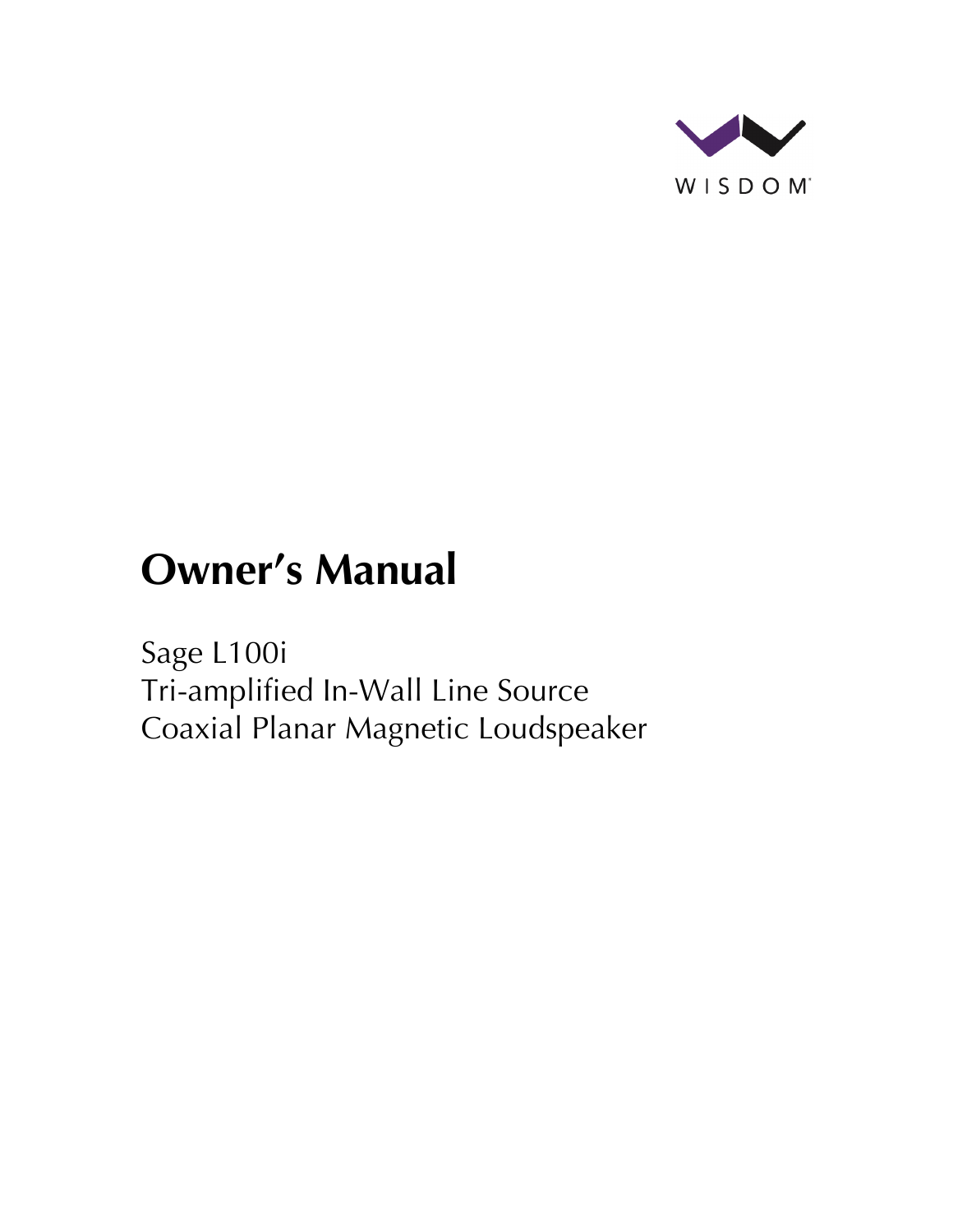#### **Table of Contents**

**Introduction | 3**

**Overview | 3**

**Unpacking and Installing the L100i | 7**

**Proper Planar Placement | 9**

**Making the Connections | 9**

**Care and Maintenance | 10**

**North American Warranty | 10**

**Obtaining Service | 12**

**Specifications | 13**

**Dimensions | 13**

#### **DOCUMENT CONVENTIONS**

This document contains general safety, installation, and operation instructions for the Wisdom Audio Sage Series L100i Speaker. It is important to read this document before attempting to use this product. Pay particular attention to:

**WARNING: Calls attention to a procedure, practice, condition or the like that, if not correctly performed or adhered to, could result in injury or death.** 

**CAUTION: Calls attention to a procedure, practice, condition or the like that, if not correctly performed or adhered to, could result in damage to or destruction of part of or the entire product.** 

*Note: Calls attention to information that aids in the installation or operation of the product.*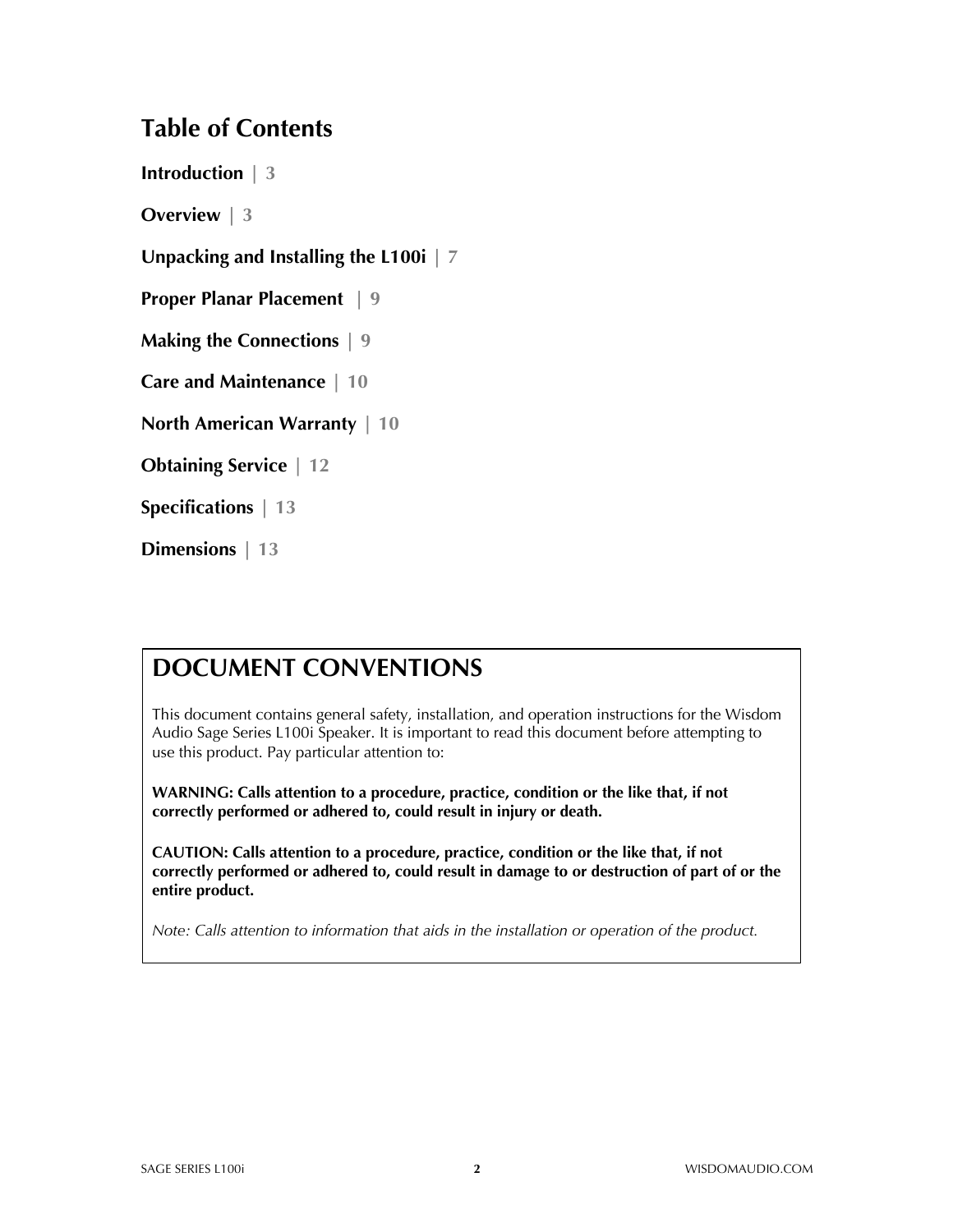#### **Introduction**

Congratulations on purchasing your Wisdom Audio system. It incorporates many design features engineered to give you decades of pleasure and performance. Many of these design choices are uncommon among loudspeaker manufacturers and bear some explanation. See the following section entitled "Overview" for more information.

Our unique driver designs and our emphasis on achieving real-world performance account for the "system" approach taken. These are not speakers that are simply connected to speaker wires and promptly forgotten. We recognize that setting up a Wisdom Audio system can be a bit more involved than connecting a common set of loudspeakers, which is why we recommend that our systems be engineered and calibrated by Factory Personnel

Your **Sage L100i series** loudspeaker are specifically designed to avoid the compromises inherent in conventional speaker designs. There are no passive crossover components inside the speaker. Instead, there are direct connections from the amplifiers to their respective High-Pass and Low-Pass drivers and an external active crossover is used, such as the ones inside of our Wisdom SA-DSP (Digital Signal Processing) Amplifiers. It is truly a "system" design, and not merely a collection of loudspeaker drivers in a box. Please contact us to learn which products/amplifiers/ surround processors outside of our DSP Amplifiers will work with our speakers and subwoofers. **Info@wisdomaudio.com** 

## **Overview**

Your **Sage Series L100i** loudspeakers take advantage of several critical technologies to deliver a level of performance that has never been available in a loudspeaker that intruded so modestly on your living space. In fact, this level of performance has rarely been attained, regardless of the space and budget at one's disposal.

Since several of these technologies cannot readily be found elsewhere, we will take the time to describe them in more detail than would be necessary for more conventional designs.

Our planar magnetic drivers use an advanced, thin film membrane to move the air. This film can respond instantly to the smallest detail in the signal. It has vastly less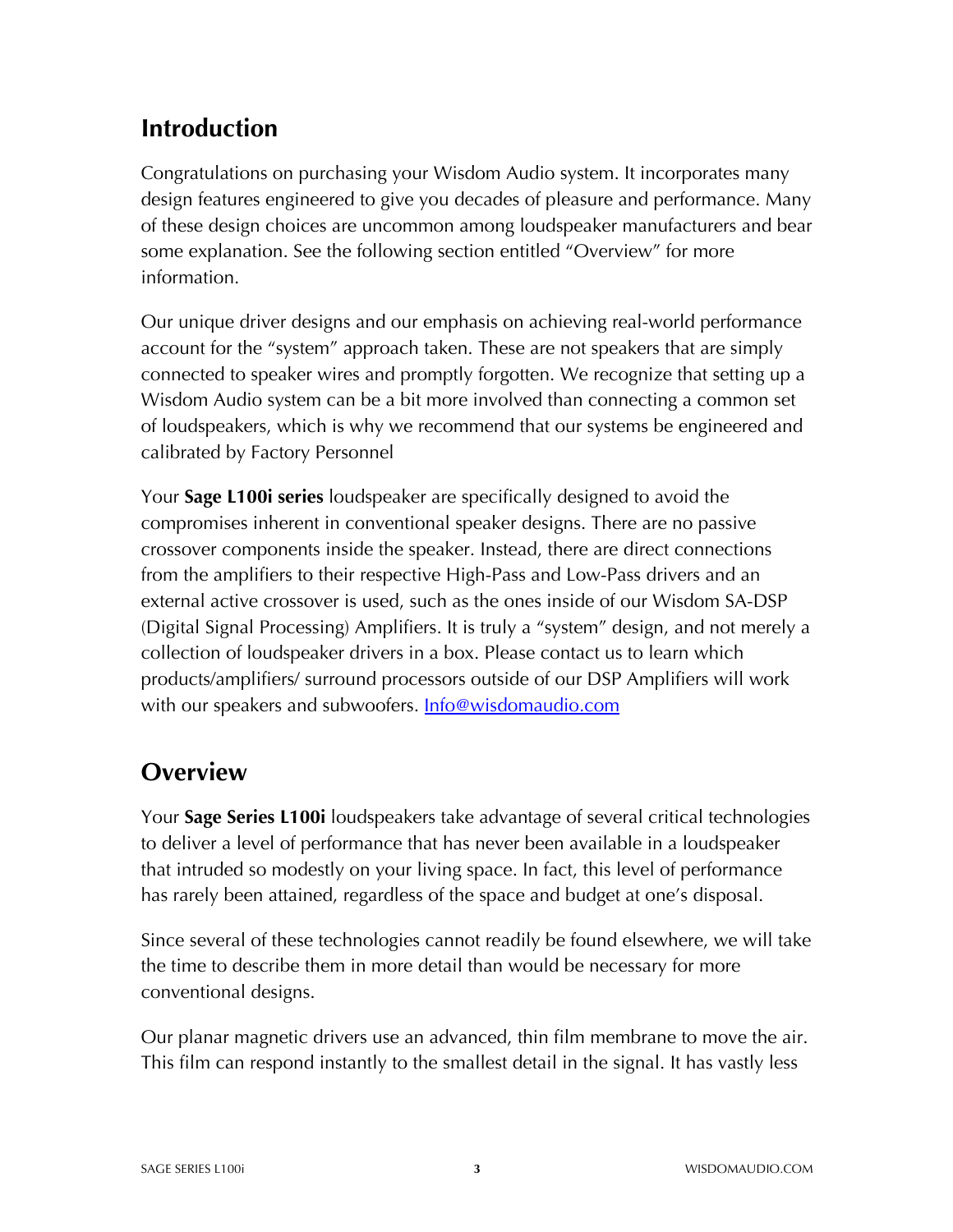inertia than traditional "cone & dome" drivers, so the signal is never blurred in any way.

One of the most remarkable things about the sound of well-designed planar magnetic speakers is their lack of thermal or dynamic compression. There are several reasons for this:

- The lightweight diaphragm responds quickly to even the smallest signals yet is robust enough to handle a great deal of power.
- The voice coil is laid out at and is exposed to the air on both sides; the large resulting surface area dissipates heat extremely quickly and efficiently.
- Since heat does not build up in the voice coil (as it does in conventional dynamic drivers), the load seen by the amplifier does not change at high power levels.

When you become accustomed to the sound of your new Sage Series L100i speakers, conventional speakers sound a bit bland and lifeless. You may also discover yourself hearing details at even modest levels on the L100i that were previously inaudible even at loud volumes on more conventional speakers.

The "voice coil" in the planar magnetic driver is spread out over a large, at area that is exposed to the open air. As such, when a huge transient comes along, any heat that is generated is immediately dissipated. This compares quite favorably to other designs in which the voice coil is buried inside a massive piece of metal, where the heat has effectively no place to go.

The excellent heat dissipation of these drivers makes them remarkably reliable. Planar magnetic speakers can handle a great deal of power without undue stress or audible strain. In fact, for a given size, they can handle many times the power of a traditional dynamic driver.

Because the conductor of a planar magnetic driver is essentially a long, thin wire, it presents a purely resistive load to the amplifier. This is comparable to the simple test loads that amplifier companies use when measuring their amplifiers to show how terrific they are. As such, you can be assured that your amplifiers will sound and work their best.

Authoritative, deep bass requires that you move a lot of air. We have chosen to use dynamic woofers for the bass because they can provide excellent performance at lower frequencies.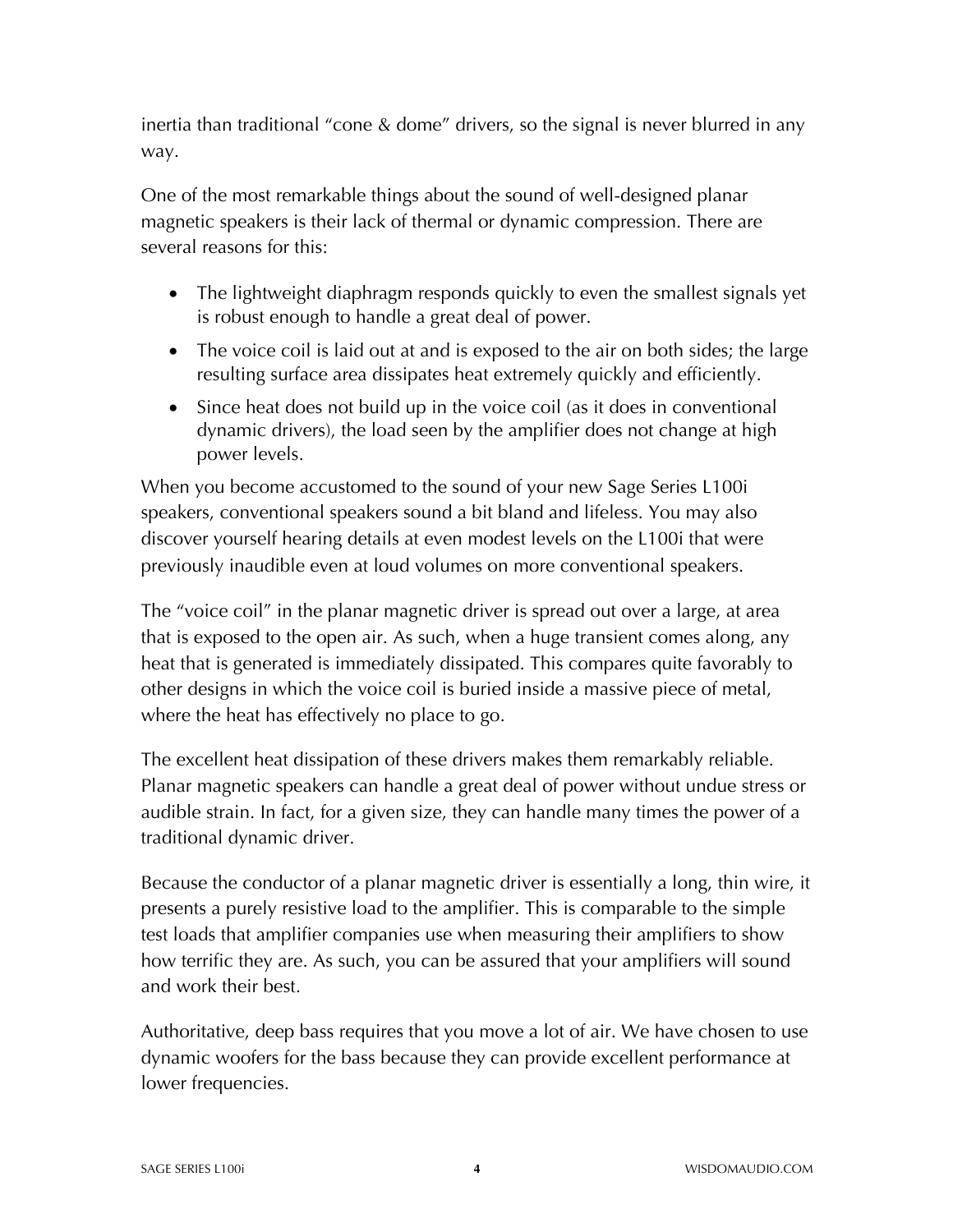To get comparable bass performance from a planar magnetic design, you would need to have a huge speaker that would be impractical in most domestic living spaces. It simply makes more sense to use the best transducer technology in each area of the reproduced spectrum. One of Wisdom Audio's strengths is in seamlessly blending these technologies – particularly important given the high standards set by our planar magnetic drivers.

Of course, the dynamic woofers themselves must be rather extraordinary to "keep up" with the planar magnetic drivers right up to the crossover frequency.

Our woofers are different because they must be to do their job. Specifically, we need highly dynamic, uncompressed bass (to keep up with the planar magnetic drivers) that does not depend on a critical amount of enclosure volume (since these speakers are mounted in your wall and use the space inside the wall as their "enclosure"). These two design goals require rather extraordinary attention to myriad details.

The motor and suspension system of these woofers therefore includes all the critical damping required for optimal operation. (In most speakers, the woofers depend on the air trapped inside their enclosures as an additional "spring" to help them behave properly.) Technically, this approach is known as an "infinite baffle" design. In practice, the volume of air behind the speaker does not have to be infinite, of course. It just needs to be large enough to not act like an acoustic "spring". Recommended and minimum enclosure volumes for the speaker are listed in the Specifications section and repeated on the Dimensions page.

Many speakers include a mid-bass "bump" in their response to give the illusion of going deeper in the bass than they actually do. Unfortunately, this "bump" makes blending them seamlessly with a high-quality subwoofer almost impossible.

All Sage Series speakers have been designed to optimally crossover at 80 Hz, which is the most common bass management transition used to integrate with subwoofer(s).

#### **Line Source Speakers**

Almost all loudspeakers radiate sound into the room as imperfect "point sources". This means that most of the energy they put into the room expands as an everenlarging sphere, as though emerging from a single point in space. This results in a multitude of reflections from the ceiling and floor that can degrade sound quality.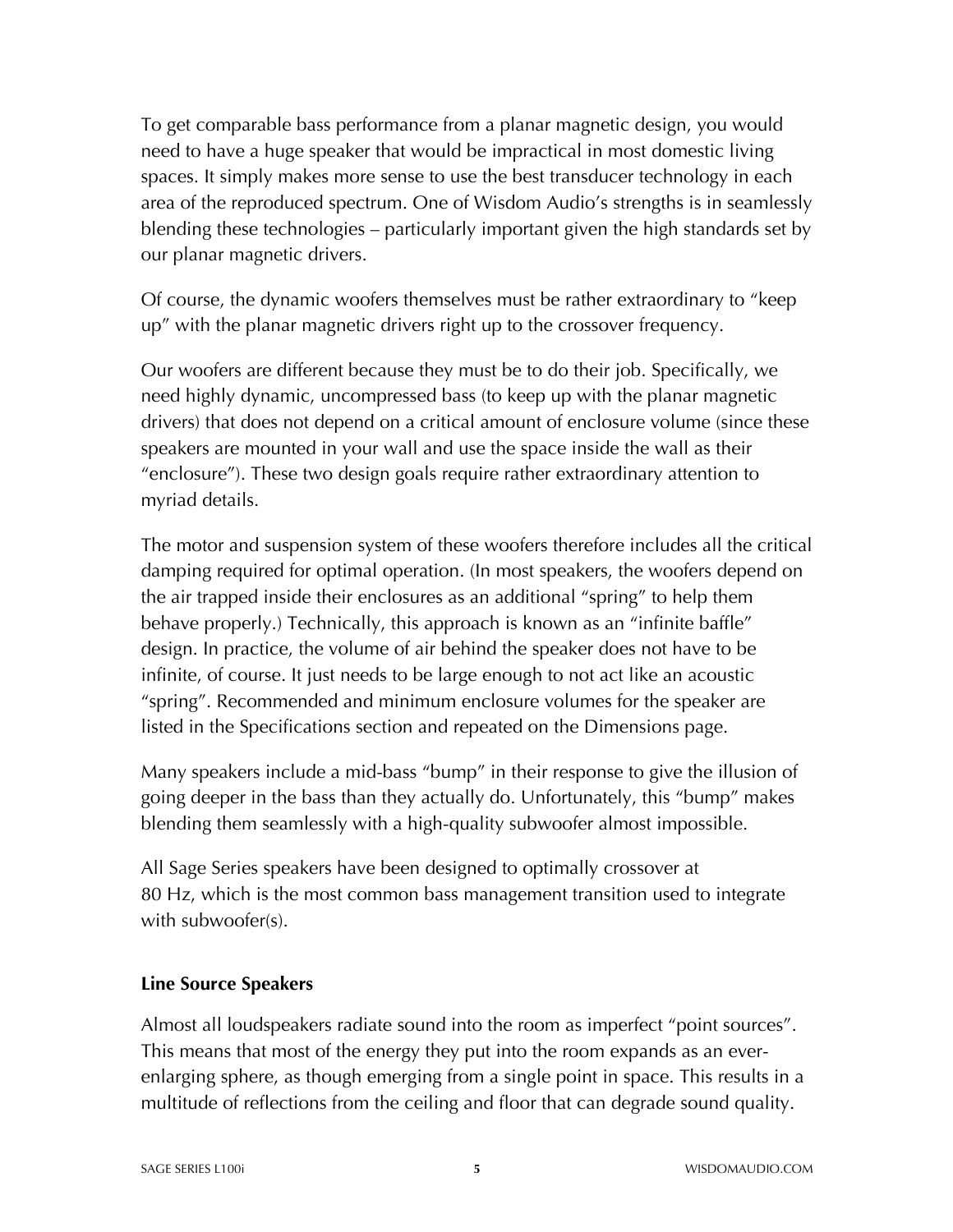

By contrast, the **Wisdom Series L100i** speakers radiate sound as a "line source". The sound moves into the room as an expanding cylinder, rather than as an expanding sphere – as though from a vertical line suspended in space.



Line source speakers provide two significant advantages:

- Ceiling and floor reflections are minimized, resulting in greatly reduced interference, letting you hear more of the speaker and less of the room.
- The sound pressure level (SPL) throughout the room is much more evenly distributed, making it much easier to set the "right" volume, no matter where the audience is seated.

To achieve this highly desirable line source behavior, it is essential to have a tall and slim driver. (Simply stacking multiple "cone & dome" high frequency drivers does not create a proper line source. Instead, it creates a *series* of point sources, which end up interfering with each other). With Wisdom Audio's planar magnetic technology, it becomes possible to have drivers that are *extremely* tall and slim.

Because of this shape, the sound (even at high frequencies) is distributed uniformly across the width of the room from a driver that "looks" only less than an inch wide acoustically. However, the sound is launched in a much more directional way vertically. By minimizing early reflections from the ceiling and the floor, the clarity of the system is greatly enhanced. This is heard in both tremendous musical detail and in much-improved dialog intelligibility.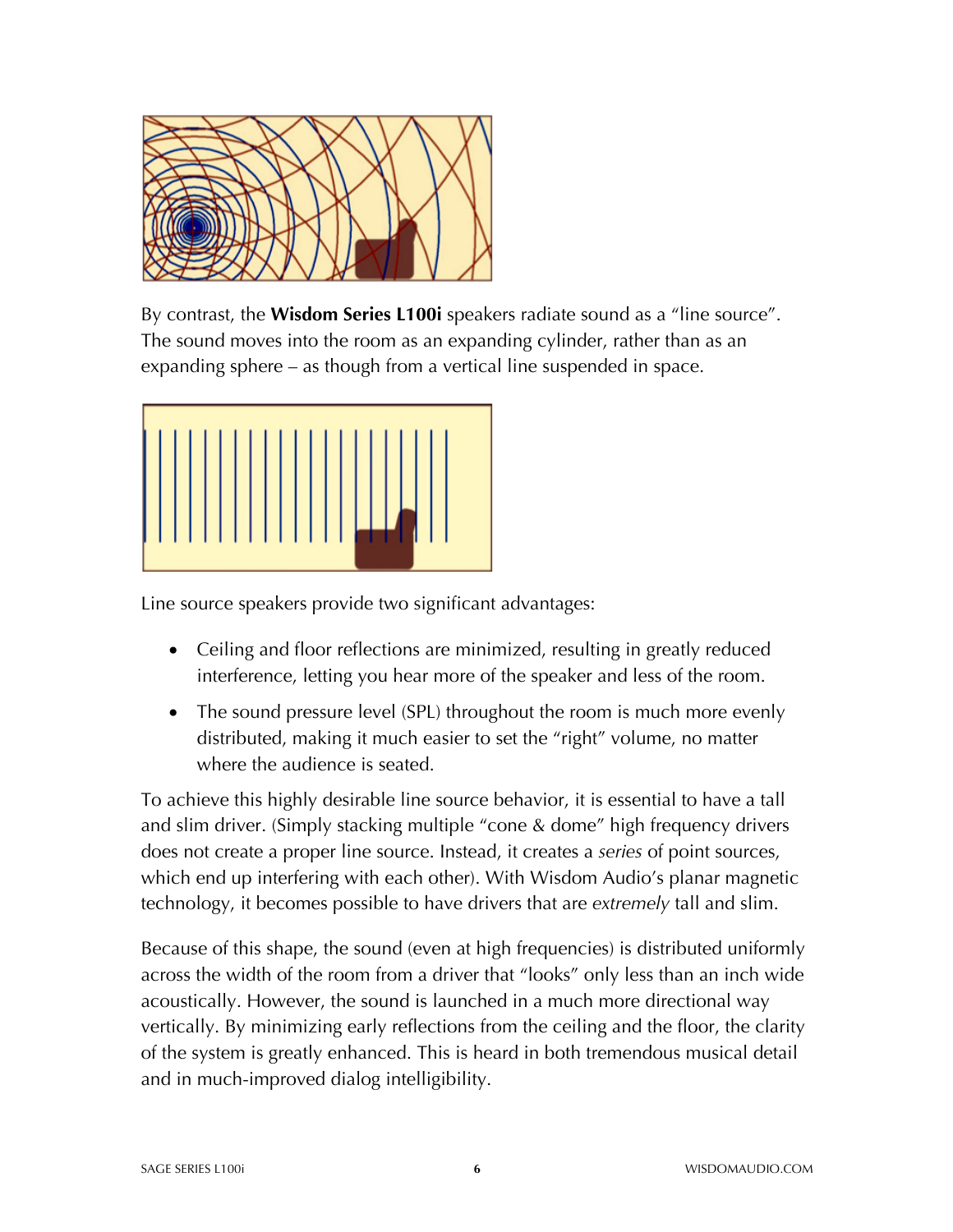For more detailed information on planar magnetic drivers and the difference between point source and line source speakers please visit wisdomaudio.com.

## **Unpacking and Installing the L100i**

The Wisdom Audio Sage L100i in-wall speaker is a substantial piece of equipment. Please exercise caution when unpacking your L100i to ensure that you do not strain yourself from its (perhaps unexpected) weight.

**Caution! Do not attempt to lift your L100i while bending or twisting from the waist.** Use your legs for lifting, not your back. Always stand as straight as possible and keep the L100iclose to your body to reduce strain on your back.

There are three major pieces involved in a single L100i loudspeaker:

- the Uni-Grip™ in-wall mounting system
- the high operating pressure bass module
- the planar magnetic midrange/treble module

Note that the two Uni-Grip™ frames for the L100i are not interchangeable, due to differences in the pattern of threaded holes used to attach the planar and woofer speaker modules to the frame of each Uni- Grip™. Pay close attention to the labeling on each, which indicates "Planar Section, Top" or "Woofer Section, Top" respectively.

In most cases, the planar magnetic section of the L100i will be inside of the woofer sections. In addition, the two sections must be within approximately 5" of each other and should typically flank either side of a stud.

Because of the magnitude of the bass energy of which the L100i is capable, it is strongly recommended that the walls into which the L100i is installed are reinforced and as strong as feasible.

In new construction or remodeling applications, we recommend framing in dedicated spaces that are between 10–11 inches wide for the woofer sections, just slightly wider than the 9.52 inches required by the Uni- Grip™ frame. If the wall is going to be skim-coated with plaster after construction, consider using ¾" inch MDO plywood or MDF for the wall for superior strength. (This approach is advantageous for the woofer sections; the reaction mass of the planar section is extremely low and does not require this level of reinforcement.)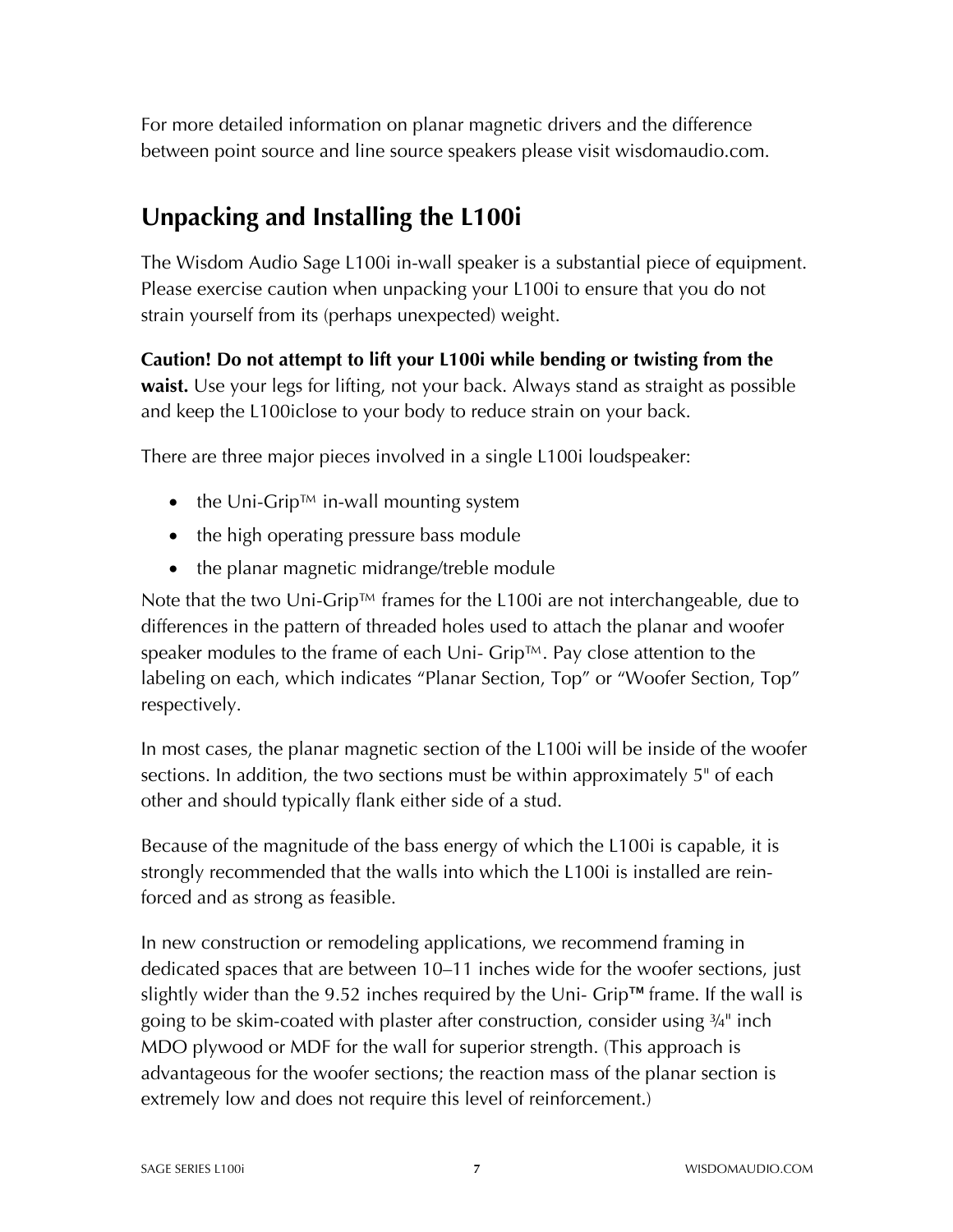- **1.** Determine the area for the speaker installation and locate the cutout guide using pushpins to secure it in place. Ensure that the template is plumb using a bubble level or similar. Note: Make certain that there are no studs, plumbing or electrical conduit in the intended area behind the wall before you begin marking and cut- ting!
- **2.** Trace the outer perimeter of the cutout guide with a pencil or a utility knife.
- **3.** Remove the traced section of sheet rock using a keyhole saw, and clear debris from the edge of the hole.
- **4.** Push any insulation to the side.
- **5.** Disassemble bezel/Uni- Grip™ and place the supplied Allen head screws to the side. Place the bezel in the wall cutout and insert the Uni-Grip clamping bar through the opening at an angle, working on one side first. Reinstall the Allen head screws with the supplied 3/32" drill bit, securing both pieces to each other (sandwiching the wall between them), but do not tighten yet. Repeat on the other side.
- **6.** Using a level, adjust assembly in wall cutout to ensure that the assembly is plumb. Tighten the Allen screws. Do not over torque or strip these screws. The large clamping area of the Uni-Grip system does not require unusually high torque on the screws to be secure.
- **7.** Paint the bezel and grill as necessary, being careful not to plug up the holes in the grille. Note that the speaker modules are not mounted in the bezel and grille assembly at this time. They can be mounted later, after all the paint is dry.
- **8.** Using assistance to hold the speaker modules away from the wall, connect both high and low pass speaker cables to the two connectors at the ends of the back boxes, paying attention to assign the correct band-pass and polarity to their respective speaker connectors.
- **9.** Insert the speaker/back box assembly into the Uni-Grip frame and attach using the supplied Allen head screws and 3/32" drill bit. Do not over torque or strip these screws.

**After unpacking your L100i, keep all packing materials for future transport.** If you need to ship your L100i, only the original, purpose-designed shipping carton is acceptable. Any other method of shipping this product runs a significant risk of damage to the L100i – damage that would not be covered by the warranty. (If you lose your packaging and need to ship your speakers, replacement packaging can be purchased from Wisdom Audio.)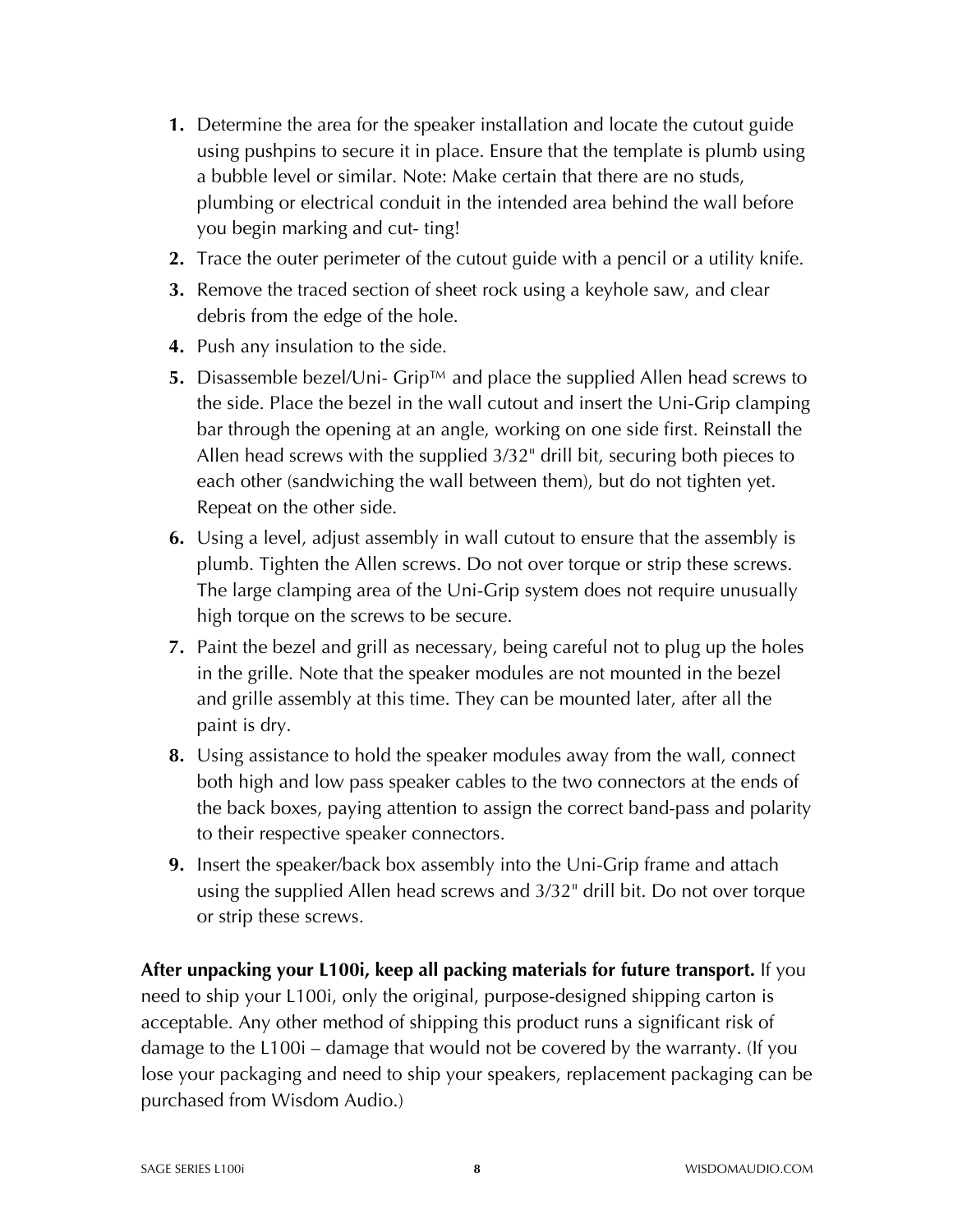#### **Proper Planar Placement**

When using the L100i for front L&R and or Rear Surrounds the planar drivers should always be placed on the inside as shown below in a front screen wall LCR example. The middle between the two columns is the acoustical center



## **Making the L100i Connections**

As with any system, you should make changes to the connections only when the power is turned off to avoid any chance of inadvertently causing a problem (such as a short-circuit).

**Note:** The Wisdom Audio L100i is a tri-amplified speaker that requires *three* sets of speaker wire to each location rather than the usual two. One pair of connections is for the planar magnetic module, whereas the woofer module uses two sets of connections, one each for four of the eight woofers.

We recommend using heavy-gauge speaker wire, the gauge will vary dependent on your speaker run length. Please consult an authorized dealer to determine what gauge would be best for your application.

Connect the outputs of your Wisdom Audio SA-series amplifier to the appropriate woofer sections, taking care to get both the channel assignments and the polarity correct. Connect the positive (+) terminals on the SA Series amplifier to the positive  $(+)$  terminals for the woofer on the loudspeaker; likewise, connect the negative  $(-)$ terminals on the amplifier and the speaker, respectively.

Next connect the outputs of your chosen amplifier for the midrange/treble to the Sage L100i planar sections in a similar fashion, taking care with both channel assignments and polarity.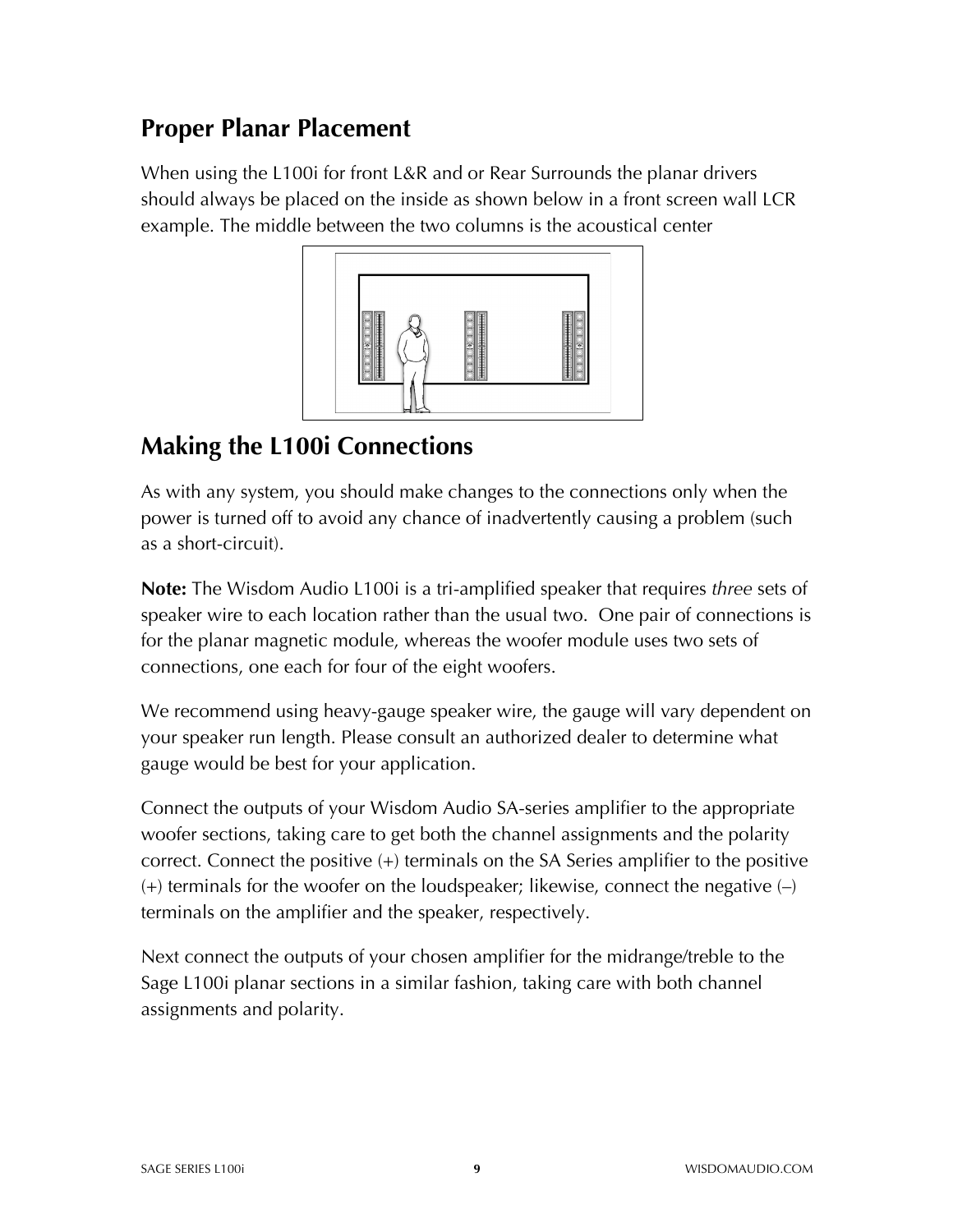#### **Care and Maintenance**

To remove dust from the front of your L100i, use a feather duster or a lint-free soft cloth.

To remove stubborn dirt and fingerprints from the grille, we recommend isopropyl alcohol and a soft cloth. Lightly dampen the cloth with alcohol first and then clean the grille of the L100i with the cloth. Do not use excessive amounts of alcohol – there is no need for the cloth to be wet; merely damp is better.

Never attempt to clean the drivers themselves.

#### **CAUTION!**

**Do not touch the surface of the planar magnetic drivers, under any circumstances.** The thin film has been carefully pre-tensioned at the factory; any subsequent contact can only damage it. 

#### **North American Warranty**

#### **Standard Warranty**

When purchased from and installed by an authorized Wisdom Audio dealer, Wisdom Audio loudspeakers are warranted to be free from defects in material and workmanship under normal use for a period of 10 years from the original date of purchase.

Furthermore, the transducers ("drivers") in your Wisdom Audio speakers are warranted to be free from defects in material and workmanship under normal use for a period of 10 years from the original date of purchase.

#### **Harsh Conditions Use**

Wisdom Audio loudspeakers are designed for installation and operation in environmentally controlled conditions, such as are found in normal residential environments. When used in harsh conditions such as outdoors or in marine applications, the warranty is three years from the original date of purchase.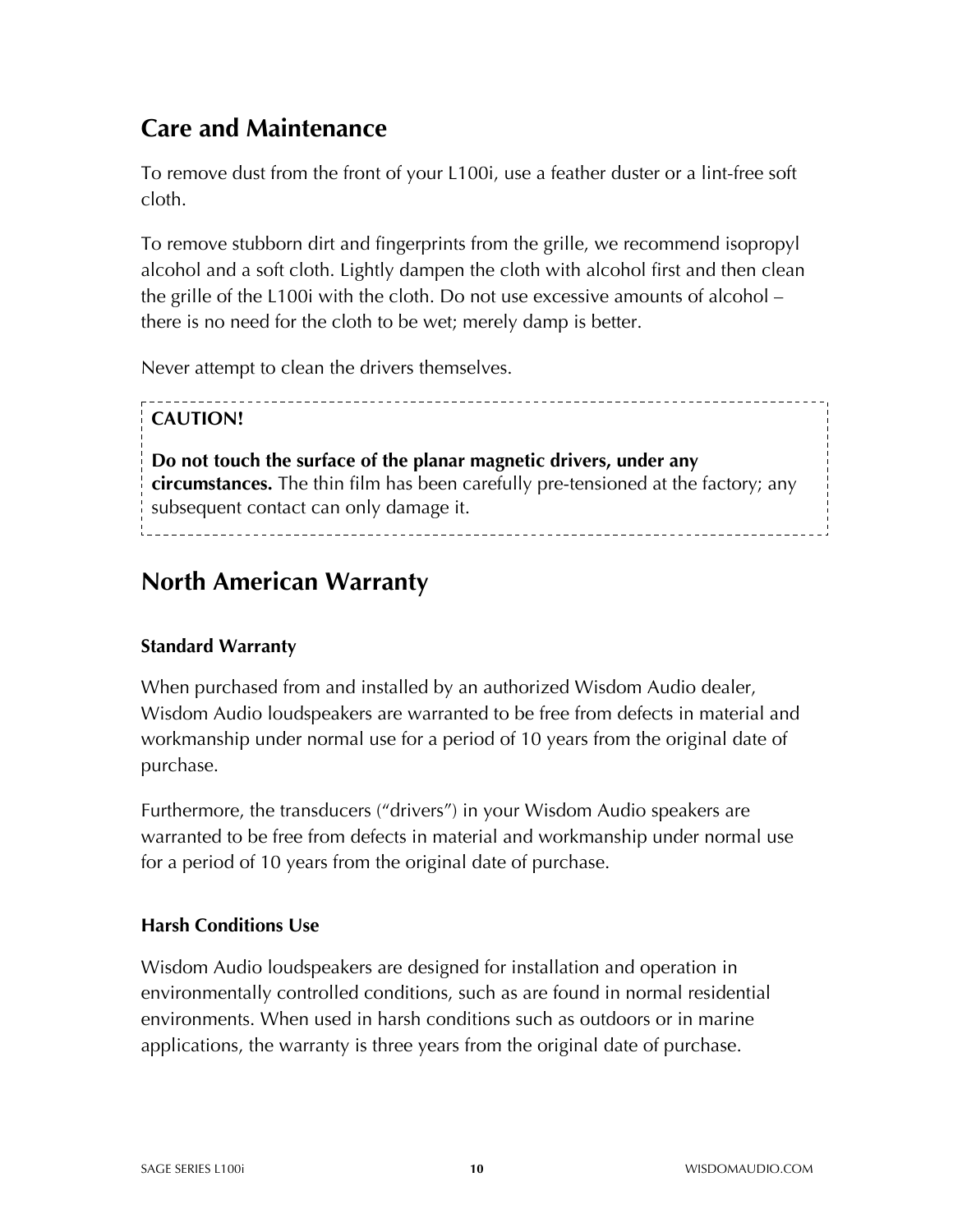During the warranty period, any Wisdom Audio products exhibiting defects in materials and/or workmanship will be repaired or replaced, at our option, without charge for either parts or labor, at our factory. The warranty will not apply to any Wisdom Audio products that has been misused, abused, altered, or installed and calibrated by anyone other than an authorized Wisdom Audio dealer.

Any Wisdom Audio product not performing satisfactorily may be returned to the factory for evaluation. Return authorization must first be obtained by either calling or writing the factory prior to shipping the component. The factory will pay for return shipping charges only if the component is found to be defective as mentioned above. There are other stipulations that may apply to shipping charges.

There is no other express warranty on Wisdom Audio products. Neither this warranty nor any other warranty, express or implied, including any implied warranties of merchantability or fitness, shall extend beyond the warranty period. No responsibility is assumed for any incidental or consequential damages. Some states do not allow limitations on how long an implied warranty lasts and other states do not allow the exclusion or limitation of incidental or consequential damages, so the above limitation or exclusion may not apply to you.

This warranty gives you specific legal rights, and you may also have other rights, which vary from state to state. This warranty is applicable in the United States and Canada only. Outside of the U.S. and Canada, please contact your local, authorized Wisdom Audio distributor for warranty and service information.

## **Obtaining Service**

We take great pride in our dealers. Experience, dedication, and integrity make these professionals ideally suited to assist with our customers' service needs.

If your Wisdom Audio loudspeaker must be serviced, please contact your dealer. Your dealer will then decide whether the problem can be remedied locally, or whether to contact Wisdom Audio for further service information or parts, or to obtain a Return Authorization. The Wisdom Audio Service Department works closely with your dealer to solve your service needs expediently.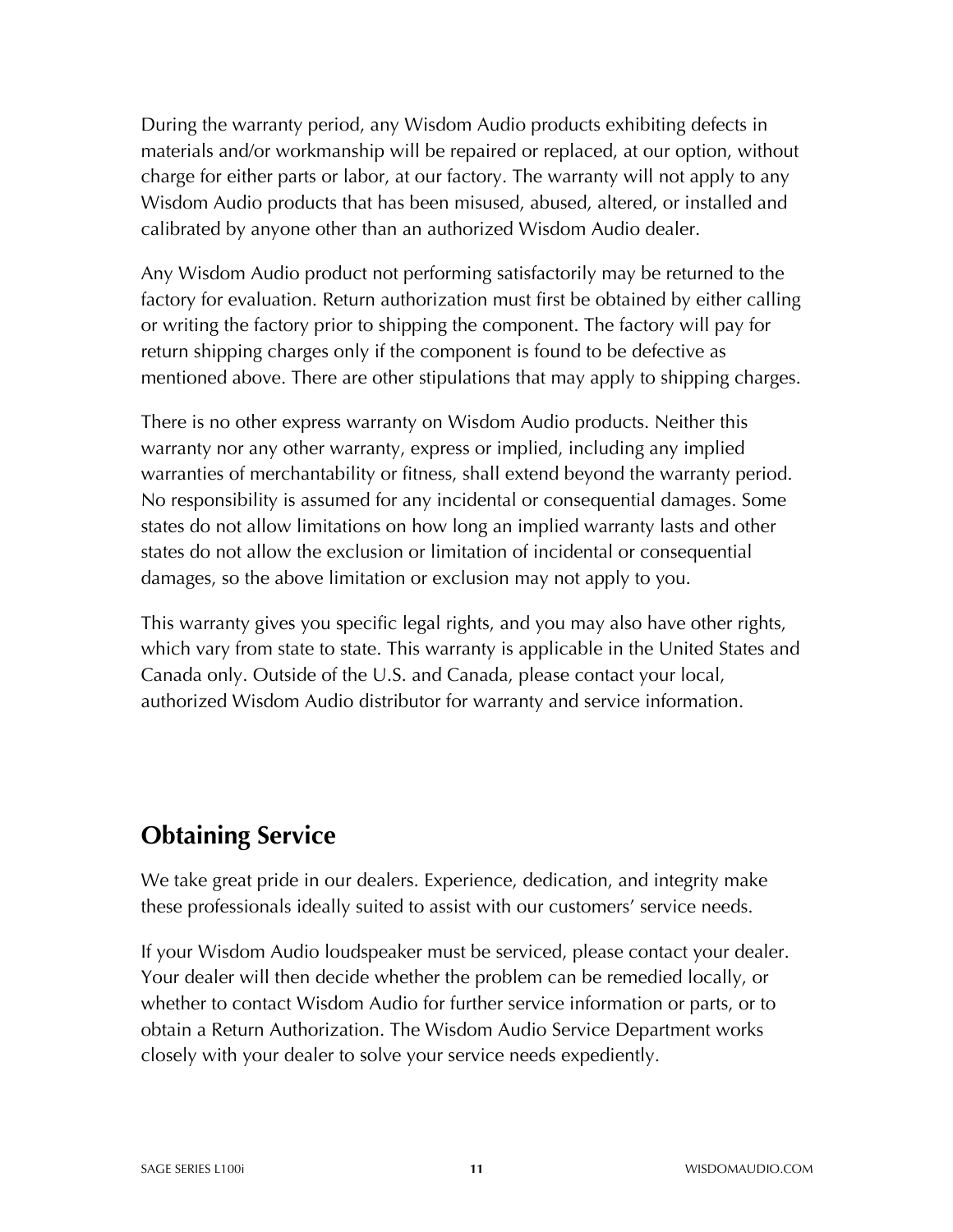**IMPORTANT:** Return authorization must be obtained from Wisdom Audio's Service Department BEFORE a unit is shipped for service.

It is extremely important that information about a problem be explicit and complete. A specific, comprehensive description of the problem helps your dealer and the Wisdom Audio Service Department locate and repair the difficulty as quickly as possible.

A copy of the original bill of sale will serve to verify warranty status. Please include it with the unit when it is brought in for warranty service.

**WARNING:** All returned units must be packaged in their original packaging, and the proper return authorization numbers must be marked on the outer carton for identification. Shipping the unit in improper packaging may void the warranty, as Wisdom Audio cannot be responsible for the resulting shipping damage.

Your dealer can order a new set of shipping materials for you if you need to ship your loudspeaker and no longer have the original materials. There will be a charge for this service. We strongly recommend saving all packing materials in case you need to ship your unit someday.

If the packaging to protect the unit is, in our opinion or that of our dealer, inadequate to protect the unit, we reserve the right to repackage it for return shipment at the owner's expense. Neither Wisdom Audio nor your dealer can be responsible for shipping damage due to improper (that is, non-original) packaging.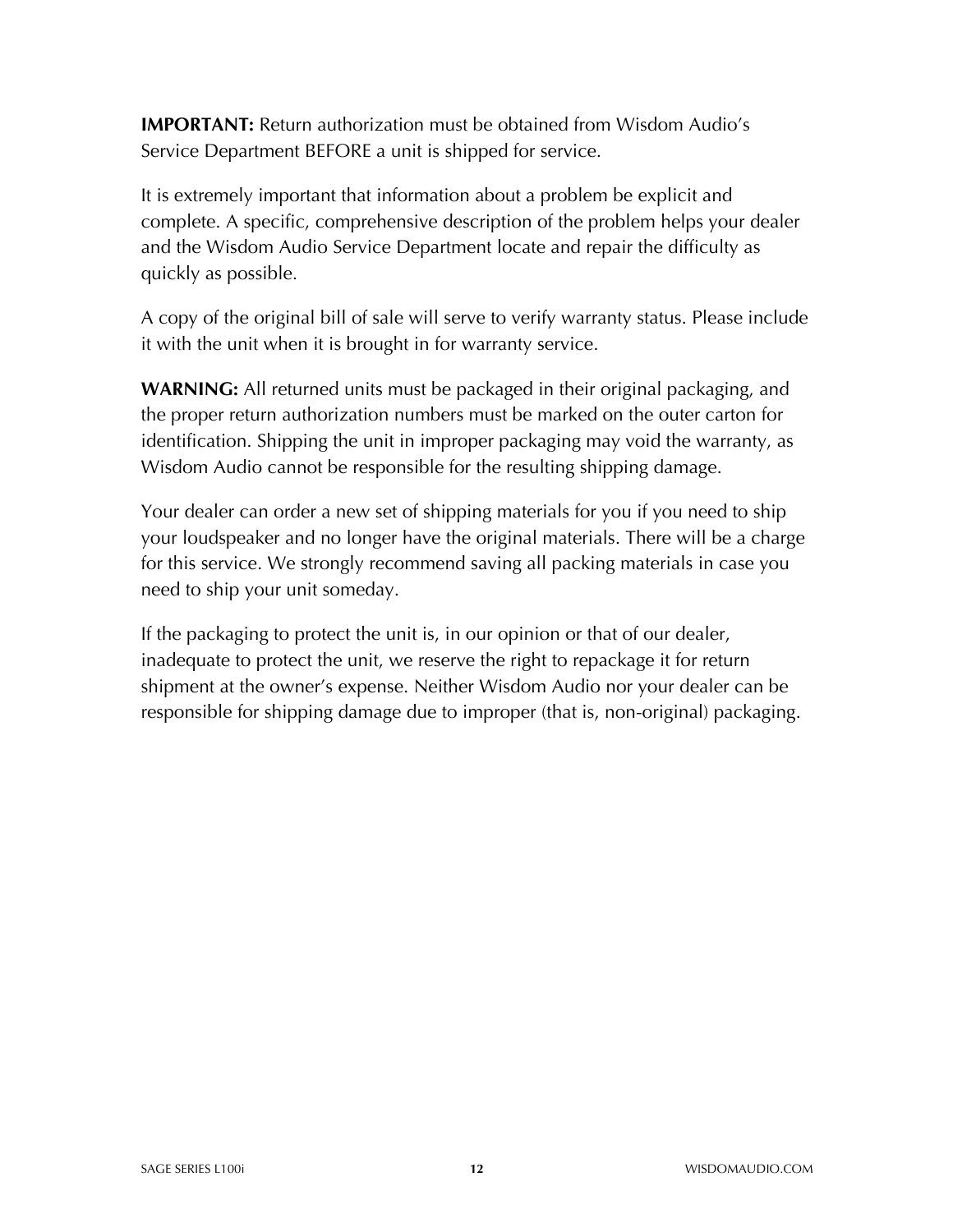# **Specifications**

All specifications are subject to change at any time to improve the product.

- **Number of required amplifier channels:** 3
- **Frequency response:**  $40Hz 20kHz \pm 2dB$  relative to the target curve
- **Impedance, planar section:** 4.5Ω
- **Impedance, woofer section:** 4Ω
- **Sensitivity, planar section:** 95 dB/2.83V/1m
- **System impedance:** 4.2Ω
- **System sensitivity:** 95 dB
- **Power handling, peak:** >1000w
- **Dimensions:** See appropriate dimensions drawings on next page
- **Shipping weight, each HF Planar:** 32 lbs. (14.5 kg)
- **Shipping weight, each LF Woofer:** 62 lbs. (28 kg)

For more information, see your Wisdom Audio dealer or contact:

#### **Wisdom Audio**

1572 College Parkway, Suite 164 Carson City, NV 89706 wisdomaudio.com information@wisdomaudio.com (775) 887-8850

#### **L100i Dimensions**

All PDF and DWG drawing files are in the *RESOURCES* section at the bottom of each product page.